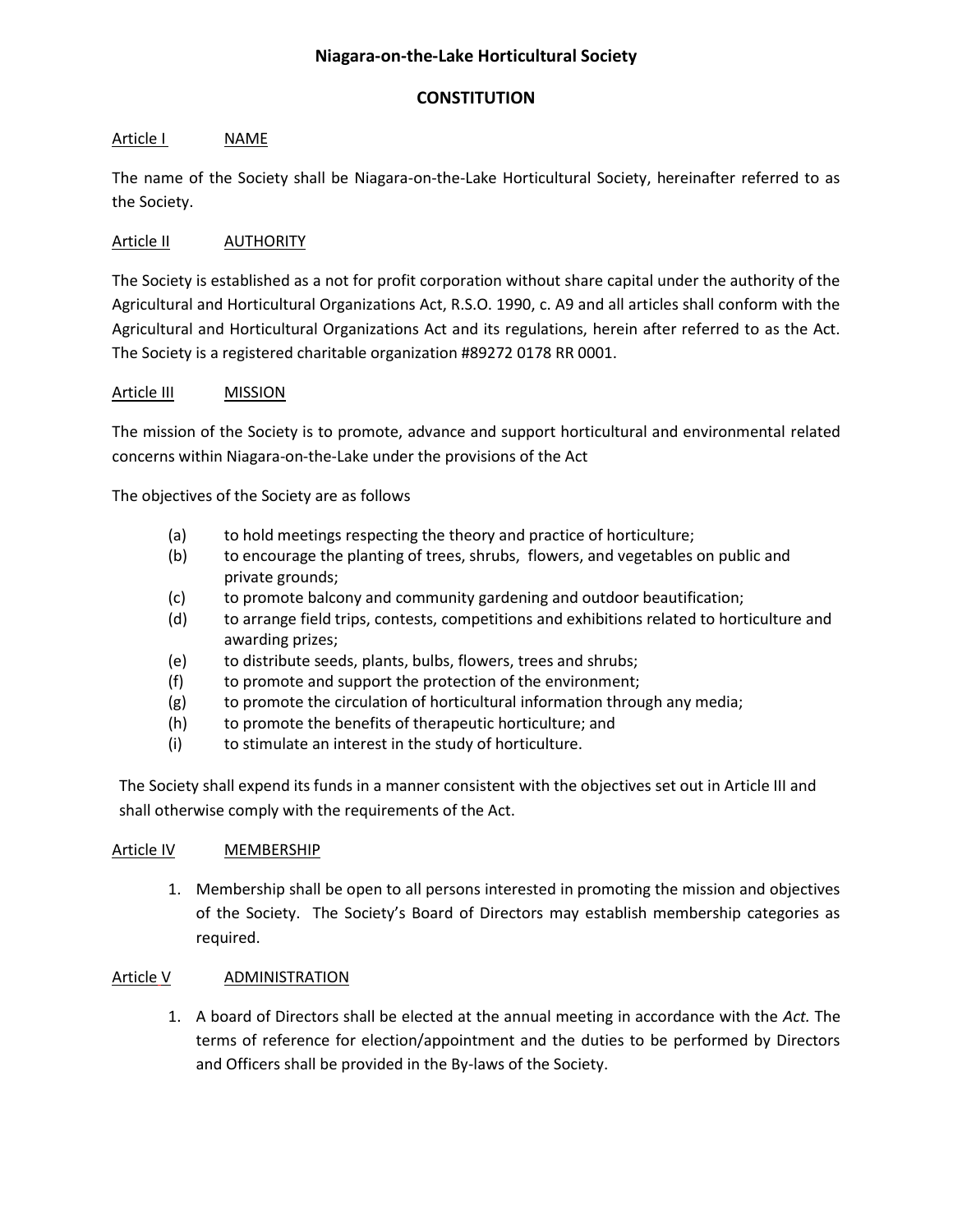- 2. The Board of Directors shall have the power to act for and on behalf of the Society in all matters, subject to the By-laws of the Society
- 3. Powers and Duties

1. In addition to other specific duties and powers assigned elsewhere in this Constitution or in the By-laws, the Board shall:

a. Ensure the overall activities of the Society harmonize with the objectives of the Society;

- a. Take the initiative in preparing general policies and actions for consideration and possible adoption by the membership;
- b. Put into effect all policies and actions approved by the membership;
- c. Have power to enter into contracts in the name of the Society in accordance with policies and practices approved by the membership;
- d. Authorize expenditures and obtain funds necessary for the operation of the Society;
- e. Be responsible for the management of the affairs of the Society between general meetings.
- 4. Records of the Society:
	- a. Officers of the Society are responsible for the safe custody of:
		- a. At least one copy of the minutes of proceedings, resolutions, and constitution and by-laws of the society
		- b. Books and records of the Society

b. All records of the society shall be kept for a period of seven years at which time they will be electronically archived and placed in the custody of the President and Secretary.

# Article VI CONFLICT OF INTEREST

Where a director of the Society has a legal, ethical, or financial interest, direct or indirect, in any matter in which the Society is concerned they shall disclose this interest and shall not take part in the consideration or discussion of, or vote on any question with respect to the matter.

## Article VII INDEMNIFICATION

Every Officer and Director of the Society and his or her heirs, executors and administrators shall be indemnified and saved harmless from and against all costs, charges and expenses that such Officer or Director sustains or incurs in or about any action, suit or proceeding that is brought, commences or prosecuted against him or her for or in respect of any deed, act, matter or thing whatsoever made, done or committed by him or her, in or about the execution of the duties of his or her office except when such costs, charges and expenses are occasioned by his or her own negligence or default, or failure to act honestly and in good faith with a view to the best interests of the Society. Furthermore, the individual shall have no right to reimbursement in relation to matters where he or she has been adjudged liable to the Society for negligence or misconduct in the performance of his or her duties, or was derelict in the performance of his or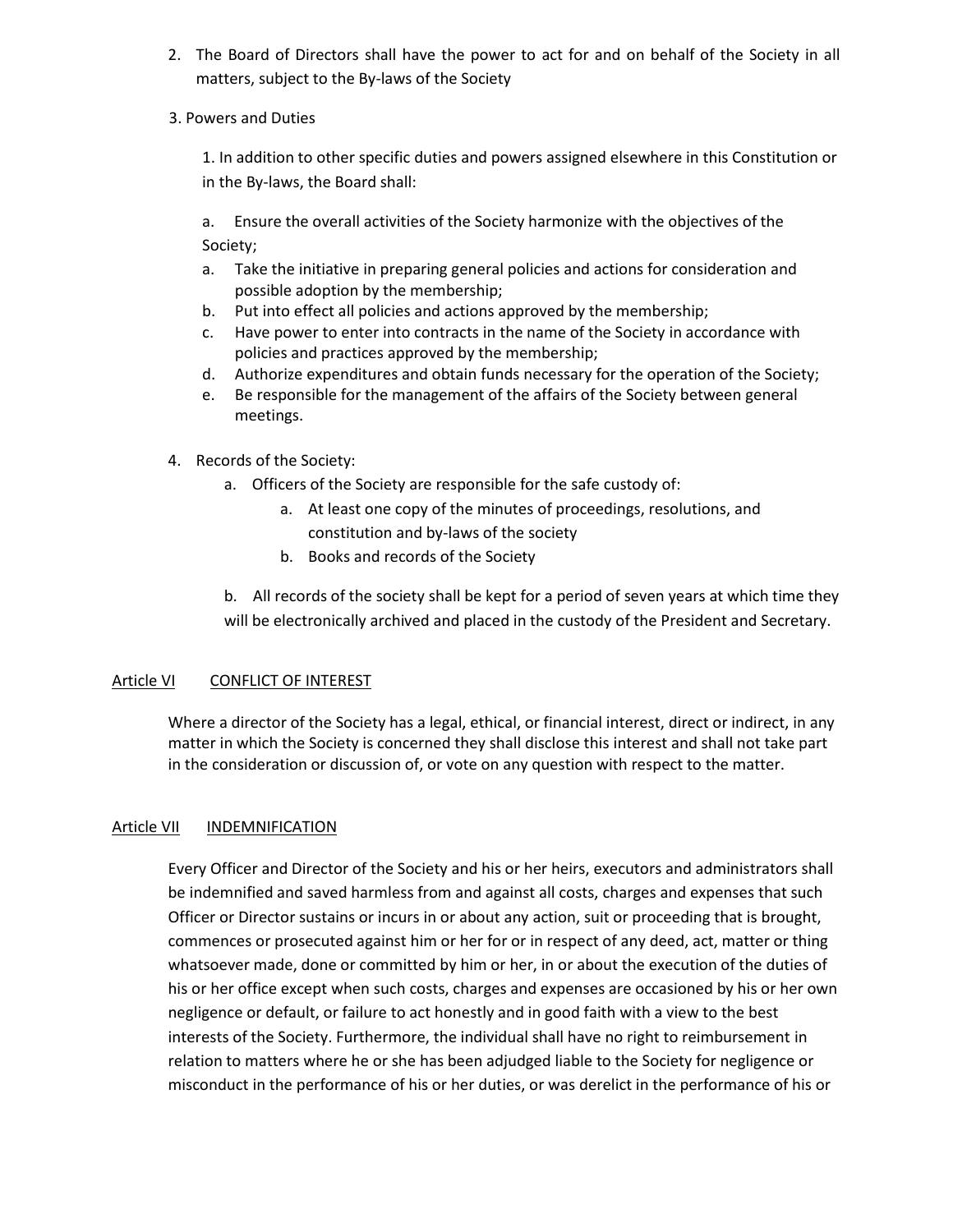her duty as an Officer or Director of the Society. The Society may purchase and maintain insurance to cover this liability of the Society.

### Article VIII AMENDMENTS

The Constitution may be amended or revoked provided that the changes are approved by a twothirds majority of the votes cast at an annual general meeting or special meeting called for that purpose. A notice of motion in writing of such proposed amendment or revocation must be submitted to the Society Secretary at least 60 days in advance of the meeting.

All requirements in the Act and the regulations thereunder, as may be revised from time to time, are or shall become a part of this constitution.

Ratified on \_\_\_\_\_\_\_\_\_\_\_\_\_\_\_\_\_\_, 2014

Signed -------------------------------------------------- Co-President

-------------------------------------------------- Co-President

Signed --------------------------------------------------- Secretary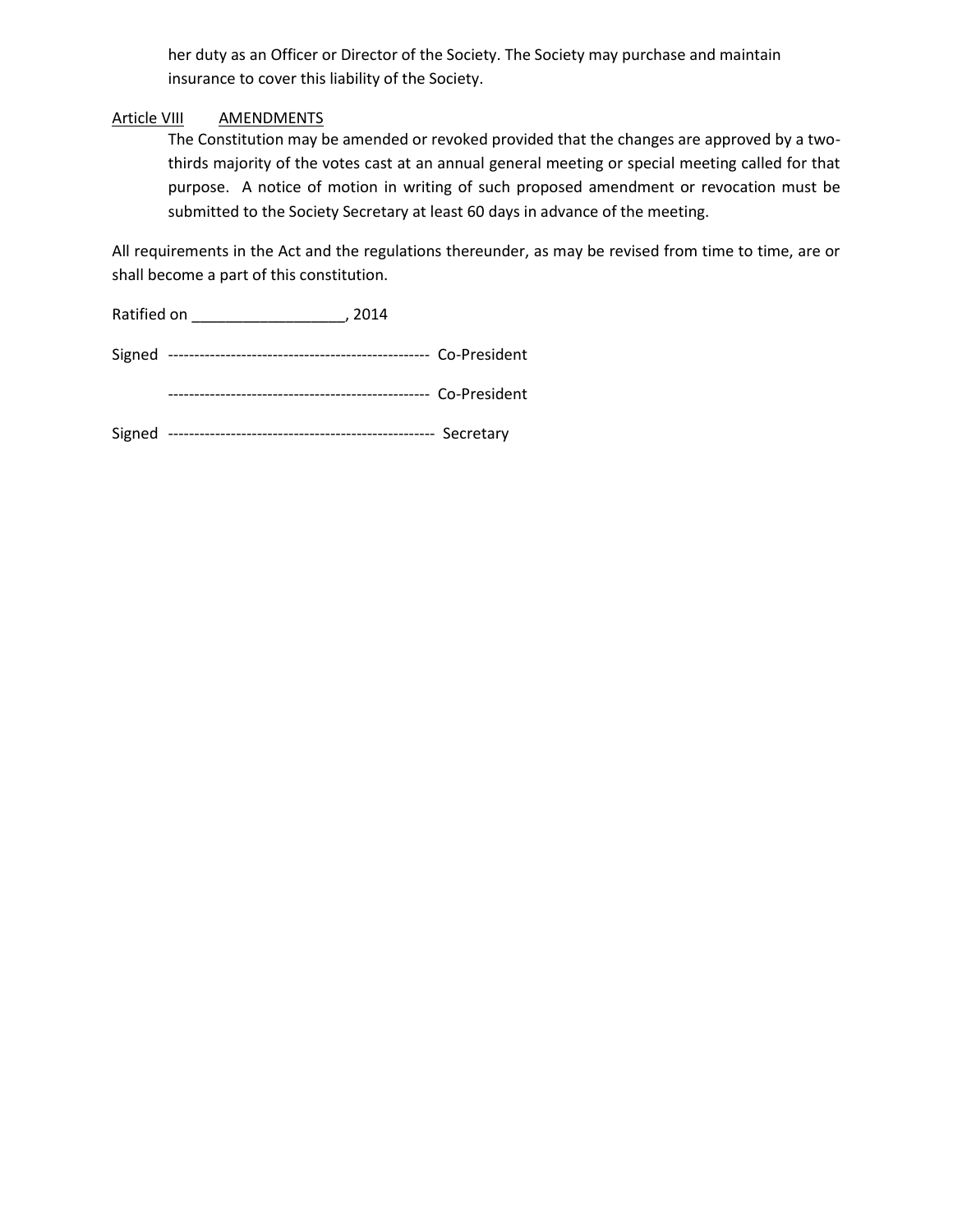# **Niagara-on-the-Lake Horticultural Society**

## **BY-LAWS**

The Niagara on the Lake Horticultural Society, herein referred to as the Society, is incorporated under the Agricultural and Horticultural Act R.S.). 1990, c.A9, hereafter called the Act. It is a member of the Ontario Horticultural Association (OHA). All articles of the constitution and by-laws of the Society shall conform to both the Act and the Constitution and By-laws of the OHA.

### **DEFINITIONS**

In the By-Laws and in the Constitution of the Society, unless the context otherwise specifies or requires:

1. *Audit* means an examination of financial records.

2. *Financial Reviewers* are two (2) independent, objective and knowledgeable persons in accordance with generally accepted accounting principles. They may not be Executive Officers, Board Members of the Society, related to one another or to the Treasurer and are not members of the Society.

3*. Board* means the Board of Directors of the Society.

4*. Member* shall be any individual who has paid his or her current membership fee or is a Lifetime Member.

5*. OMAFRA* refers to the Ontario Ministry of Agriculture, Food and Rural Affairs

#### **By-Law I MEMBERSHIP AND MEMBERSHIP FEES**

- 1. Every person shall be entitled to membership of the Society upon paying the annual fee. Persons under the age of eighteen (18) are not eligible to vote.
- 2. The membership fee structure shall be determined annually by the Board.
- 3. Membership year is January 1 December 31. Membership fees will be determined annually by the Board. Fees **are not prorated** if a member renews or joins any time during the year.
- 4. Classifications of Membership: There shall be the following classes of membership:

a. Individual: An Individual Member shall be a person who joins alone and pays the set fee as an individual.

b. Family: Family Member(s) shall be no more than two (2) persons in the same household and who together pay the set family membership fee.

c. Student: A Student Member shall be any individual over the age of 18, enrolled in an educational institution or course study who pays the set student fee.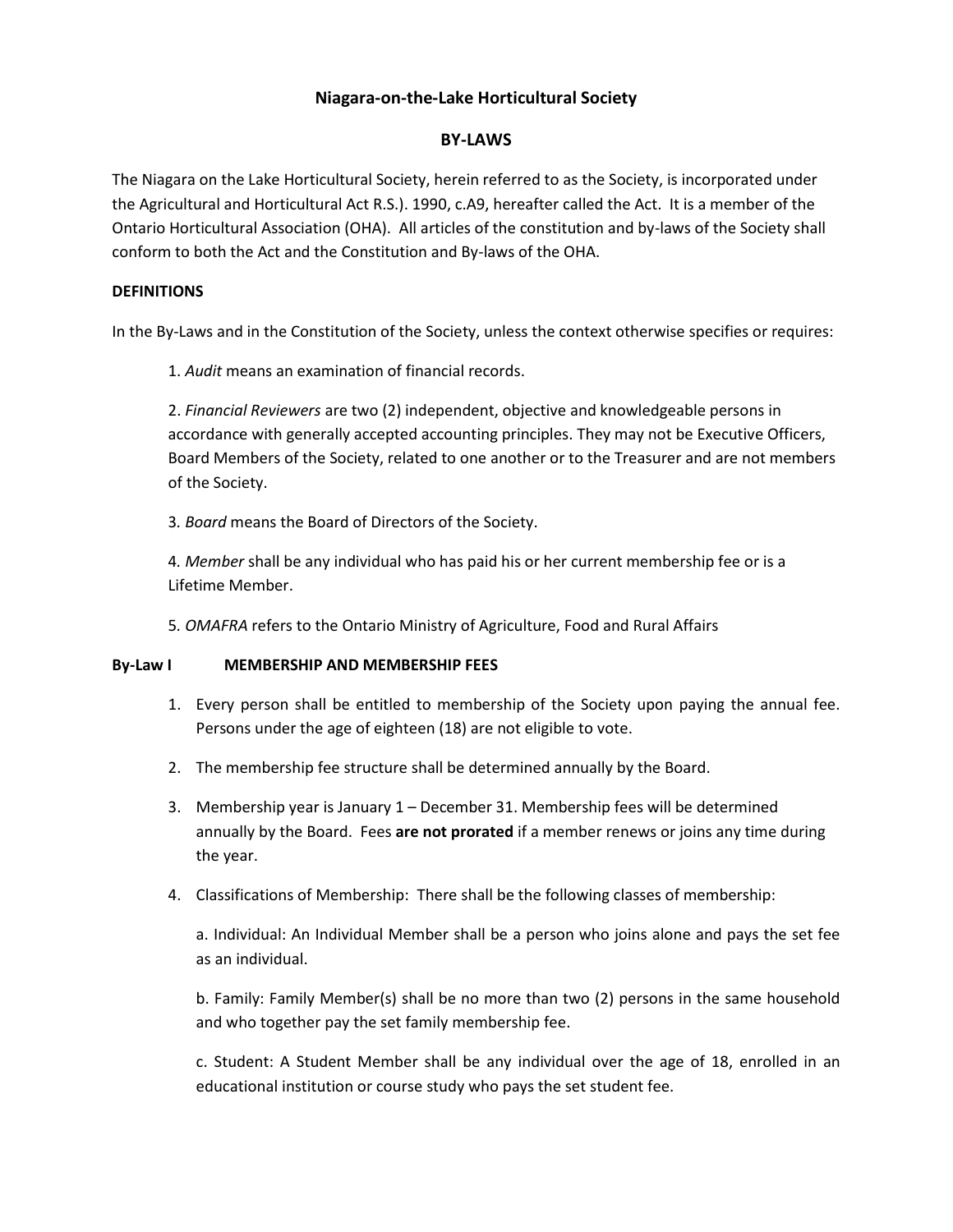d. Business: A Business Member shall be any individual with a horticultural or environmental interest who pays the set Business membership fee. A business member may designate one (1) to two (2) persons to exercise the privileges of membership.

e. Lifetime: A Lifetime Member shall be a person who is appointed to this membership by the Board who, who has made an outstanding contribution to the Society and its reputation and has been a member for a minimum of ten (10) years. Lifetime members are exempt from the annual fee and have voting rights at all meetings. Lifetime memberships are nontransferable.

- 5. A member in good standing shall be entitled to participate in the activities of the Society, attend meetings, vote at the Annual General meeting and may be elected to the Board of Directors.
- 6. Loss of Good Standing/Repeal of Membership: Loss of good standing or repeal of membership shall occur should a member become unruly, obnoxious, cause trouble, or bring disgrace to the Society; said Member will be subject to a review of the Board, and with the approval of a quorum vote, may be subject to repeal of membership. The Member shall have at least thirty (30) days notice and a full opportunity to provide further explanation before a vote is called. The decision of the Board at the vote shall be final.

## **By-Law II ORGANIZATIONAL STRUCTURE**

- 1. The Board shall consist of Officers and Directors who may be appointed or elected from the membership at the annual general meeting and shall transact the business of the Society.
- 2. The Officers shall be the President or two Co-Presidents, Vice-President, Past President, Secretary and Treasurer. Co-Presidents shall hereinafter be referred to as President.
- 3. Directors may be appointed to oversee specific Committees ie: Membership, Hospitality, Garden Tour, Plant Sales and Spring Celebration. Chairpersons of specific committees are accountable to the Board.
- 4. Ad Hoc Committees may be established to manage a temporary project or program. All Ad Hoc Committees shall be accountable to the Board, which shall define the membership, budget and responsibilities.

## **By-Law III ELECTION OF BOARD OF DIRECTORS**

- 3. The President, Vice-President and Directors shall be elected by a quorum of the general membership. The Secretary and Treasurer may be elected or appointed by the Board.
- 4. In the event of a vacancy occurring on the Board by the death or resignation of any Director or Officer, the remaining members shall have the power to appoint any member of the Society to fill such vacancy.
- 5. All members of the Board shall serve for one year unless re-elected or re-appointed.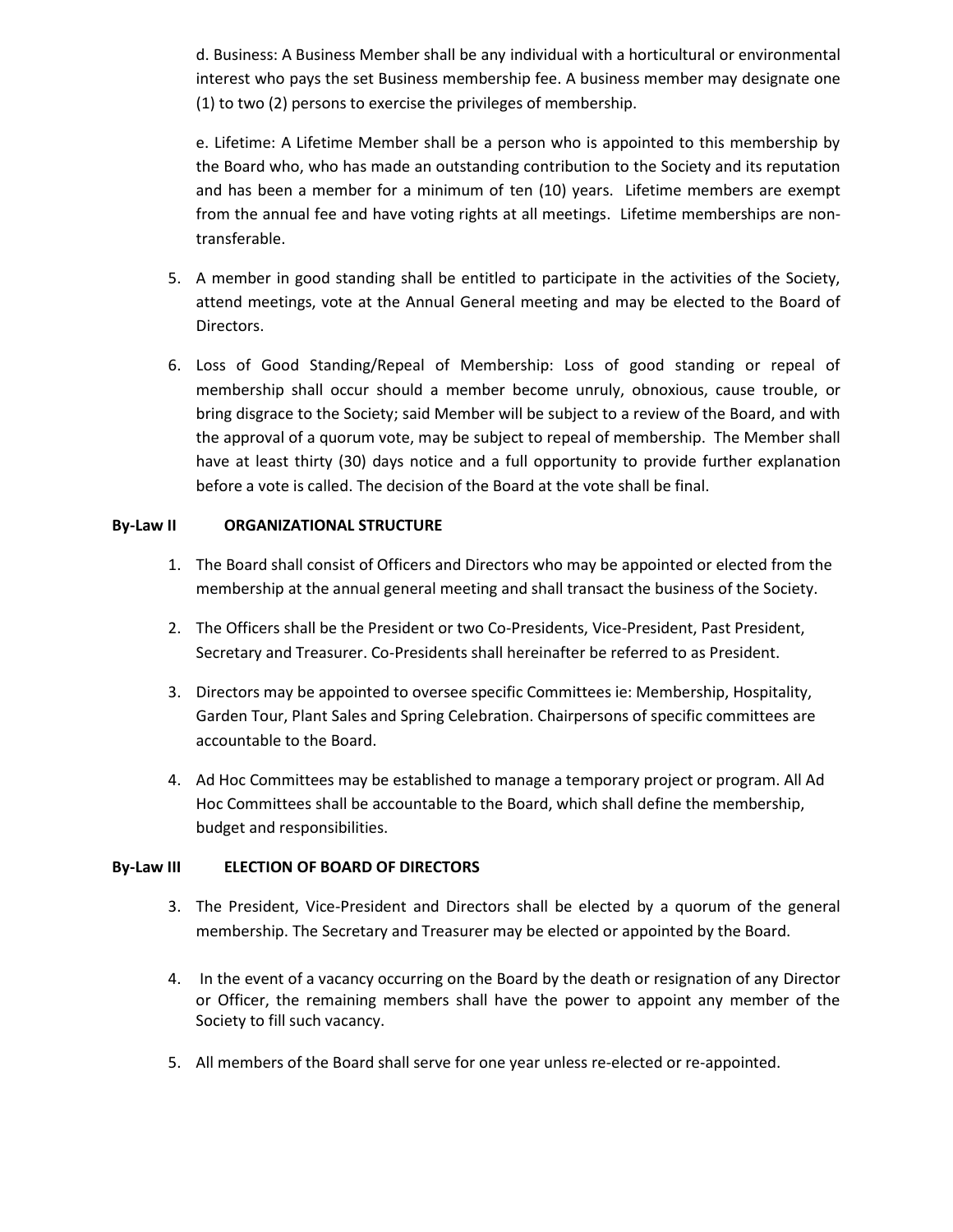- 6. The Past President is responsible for establishing a Nominating Committee prior to the annual election of the Board. All nominations shall be submitted to the Nominating Committee for deliberation, approved by the Board, and proposed and seconded at the Annual General Meeting. The nomination must include the name of the office and the nominee and the Nominating Committee shall have an indication of the nominee's acceptance. Further nominations from the floor shall be solicited prior to the vote. Candidates will be elected by a simple majority vote of members present.
- 7. Board members who do not meet their responsibilities may be removed from the board with a majority vote of remaining board members provided he/she has had an opportunity to address the board to discuss the issue prior to the vote.

# **By-Law IV RESPONSIBILITIES OF OFFICERS AND DIRECTORS**

1. Quorum

A quorum of the Board shall consist of 50% +1.

2. Decision-making

All decisions will be taken by a majority vote of the board. In the event of a tie vote, the president will cast the tie-breaking vote

3. All Officers and Directors are expected to attend all Board and Member Meetings to the best of their ability.

4. All Officers and Directors are responsible for reporting volunteer hours for themselves and any committee they oversee.

5. Position Description of the President: The President shall

- a. Be responsible for the general management of the business and affairs of the Society.
- b. Perform duties pertaining to the office and those prescribed from time to time by the Board.
- c. Be an ex-officio member of all committees.
- d. Preside over Member and Board Meetings.
- e. Prepare annual reports to be submitted to OMAFRA and the OHA
- f. Vote only to break a tie vote.
- 2. Position Description of the Past President: The Past President shall
	- a. Chair the Nominating Committee.
	- b. Mentor the President and guide the Board as necessary.
	- c. Perform duties as may be prescribed from time to time by the Board.
	- d. Participate in meetings and discussions and propose motions, but because this is an appointed position may not vote.
- 3. Position Description of the Vice- President: The Vice-President shall
	- a. Assist the President where needed.
	- b. Preside over meetings in the absence of the President.
	- c. Perform other duties as assigned by the Board
- 4. Position Description of the Secretary: The Secretary shall
	- a. Record minutes of meetings, file and keep records and correspondence of the Society.
	- b. Perform other duties as may be assigned by the Board.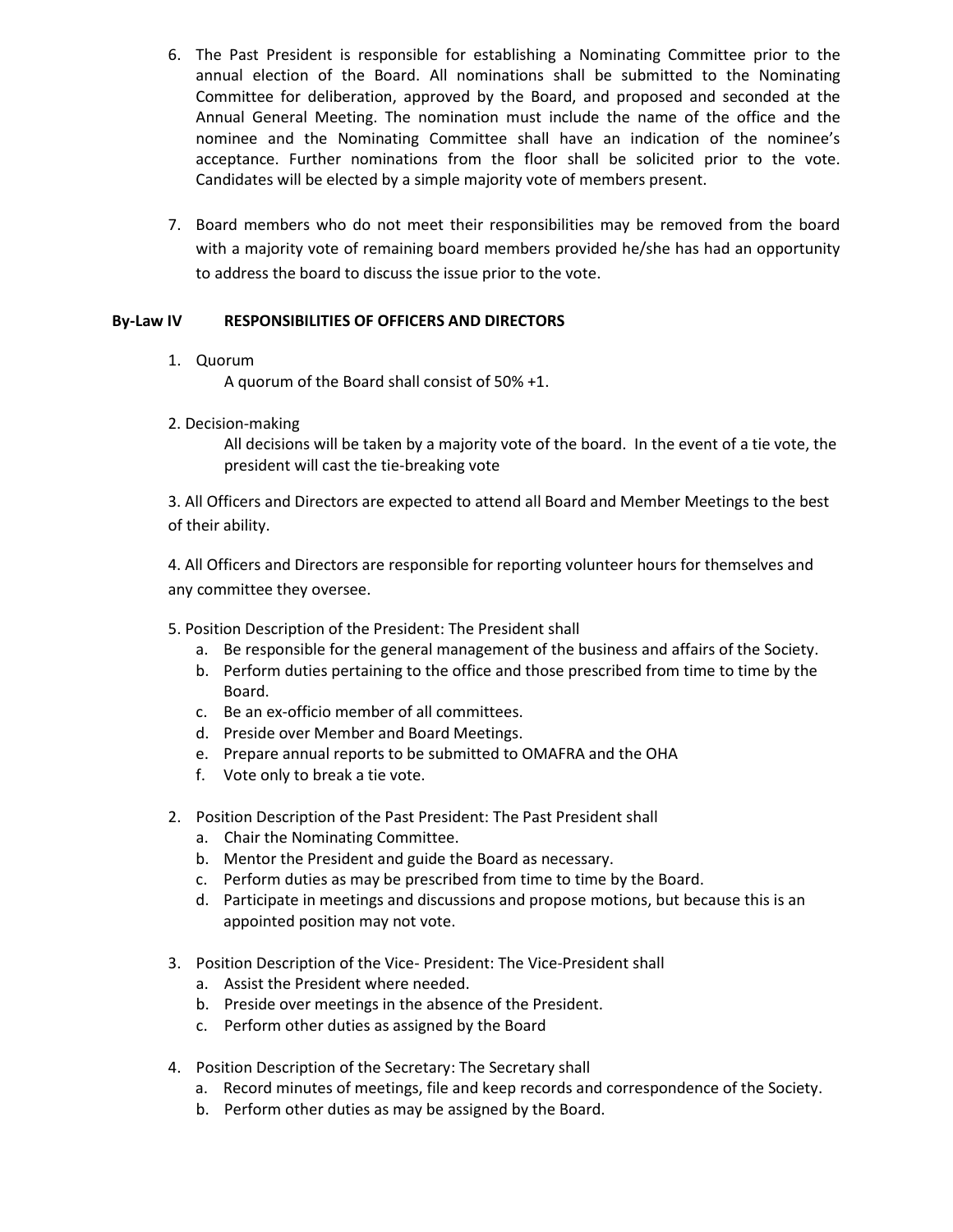- c. Preside in the absence of the President and Vice-President.
- 5. Position Description of the Treasurer: The Treasurer shall
	- a. Manage the accounting and bookkeeping of the Society.
	- b. Prepare a monthly financial update to present to the Board of Directors at monthly meetings of the Board.
	- c. Provide OMAFRA with the required financial reports
	- d. Present a financial report to the membership at the Annual General Meeting which, upon written request, may be made available to any member.
	- e. Prepare report to Canada Revenue Agency for Registered Charity Return.
	- f. Reimburse legitimate member expenses upon presentation of a receipt. Approval must be obtained from the Board to pay expense invoices that exceed \$250.00. All expense invoices must be presented for reimbursement prior the end of the fiscal year.
- **6.** Position Description of the Membership Director**:** The membership Director shall
	- b. Maintain membership database currently housed in Microsoft Excel.
	- c. Maintain confidentiality of member information. Membership listings **are not circulated** and provided only to the Society President as required or other Board members as directed by the Board or President.
	- d. Manage registration at Member Meetings by setting up a registration desk to receive membership fees, register guests and visitors, and record attendance. Monies collected are presented to the Society Treasurer at the end of a meeting for transfer to the Society's financial account.
	- e. Send email notices (eBlasts) and other information to the membership as directed by the Society President. **The BCC** (blind carbon copy) **function is used for group (all members) eBlasts.**
	- f. Assist Board of Directors with membership promotional activities and events.
	- g. Keep Society President advised of any membership issues or problems.
	- h. Tabulate member volunteer hours provided by Committee Chairs and provide a report at the end of the year to the Board.
	- i. Provide monthly reports to Board.
- 7. Position Description of the Plants Sale Director: The Plant Sales Director shall
	- a. Be responsible for the organization of volunteers to manage various fundraising sales.
	- b. Conduct and record proceedings of meetings.
	- c. Provide a regular report of activities to the Board and a final report following any sales.
- 8. Position Description of the Garden Tour Director: The Garden Tour Director shall
	- a. Shall be responsible for the overall coordination of this major fundraiser.
	- b. Shall conduct and record proceedings of meetings.
	- c. Shall provide a regular report of activities to the Board and a final report following the Garden Tour.

## **By-Law V FISCAL YEAR AND MEMBERSHIP YEAR**

- **1.** The fiscal year shall be from November  $1<sup>st</sup>$  to October  $31<sup>st</sup>$ .
- 1. The membership year shall be January  $1<sup>st</sup>$  to December  $31<sup>ST</sup>$ .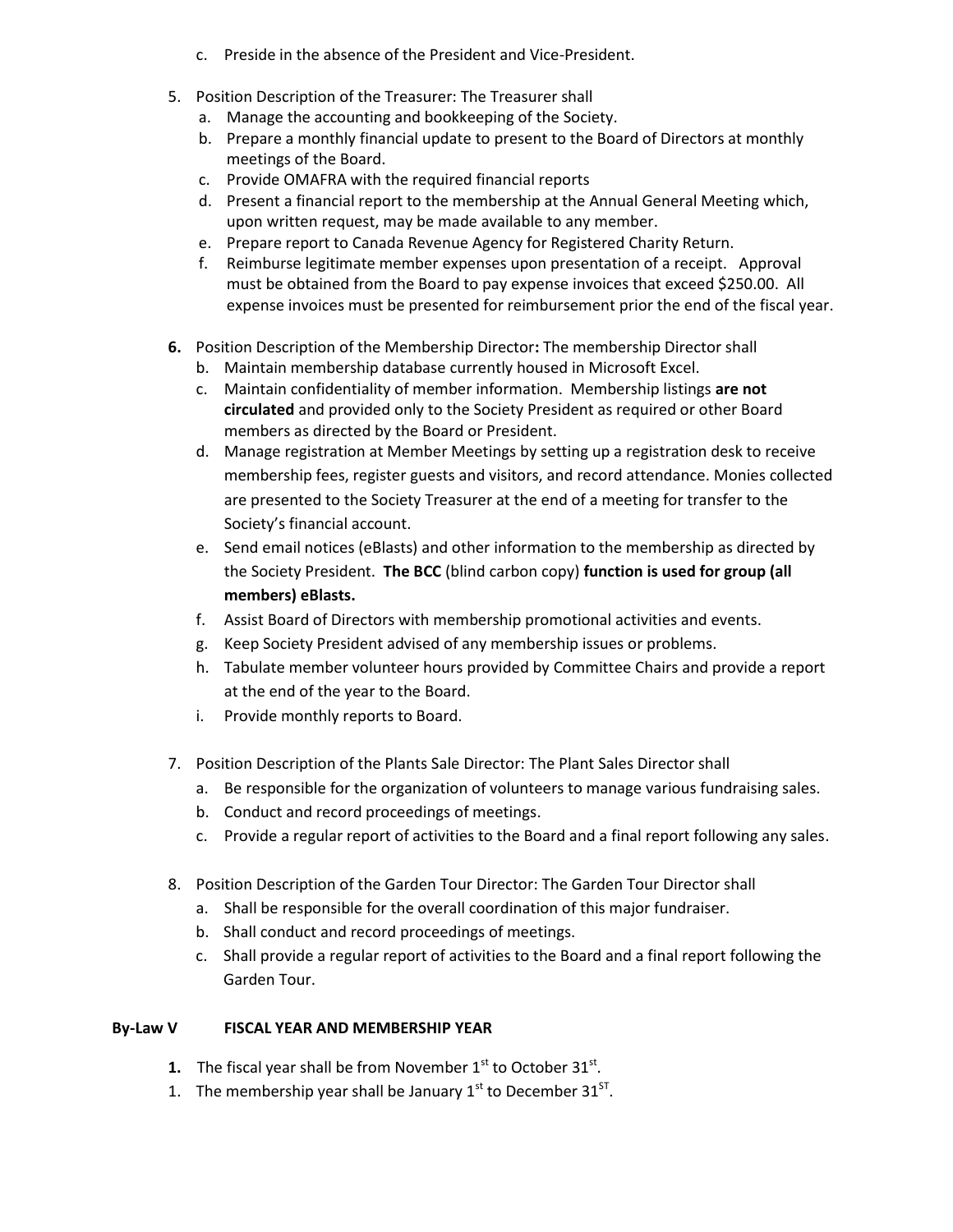#### **By-Law VI ANNUAL GENERAL MEETING**

1. The Annual General Meeting shall be held in November for the purpose of allowing members to review the activities of the year, elect the Board and conduct such other business deemed necessary.

- 2. All Members, Officers, Directors and Past President shall have voting rights at the Annual General Meeting.
- 3. Any decision made at the Annual General Meeting will require a simple majority vote of members present.

## **By-Law VII MEETINGS**

- 1. The member meetings shall be at such a location as determined by the Board.
- 2. Member meetings shall be held monthly, January to May and September to November.
- 3. The Board shall meet a minimum eight times a year. Special Meetings may be called by the President or any two members of the Board.
- 4. The Board may call special meetings of the members whenever it deems advisable. Notice covering these meetings, along with a statement of the subjects to be discussed, shall be sent prior to the meeting.

## **By-Law VIII EXECUTION OF DOCUMENTS**

- 1. The President and one other officer shall sign all contracts, documents or any instruction in writing requiring the signature of the Society.
- 2. All monies belonging to the Society shall be deposited in a bank account in the name of the Society at a Branch of a Charter Bank or trust company in Canada by any officers so designated by the Board.
- 3. No cheque or any other order for the payment of monies shall be valid unless signed by in accordance with a resolution made by the Board. Cheques to disburse the funds of the Society shall bear the signatures of the treasurer and one of the President, Vice-President, or Secretary. Should the Treasurer be unavailable for an extended period, she may designate, in writing, another officer with signing authority to sign in her place.
- 4. Signing authorities are to be updated annually at the bank after the annual General meeting, or upon a change in such signing authorities.
- 5. The financial records of the Society shall be audited annually by a minimum of two financial reviewers who are not members of the Society.
- 6. The Board has power from time to time by resolution to appoint any board member to sign contracts, documents or instruments in writing relating to special projects.